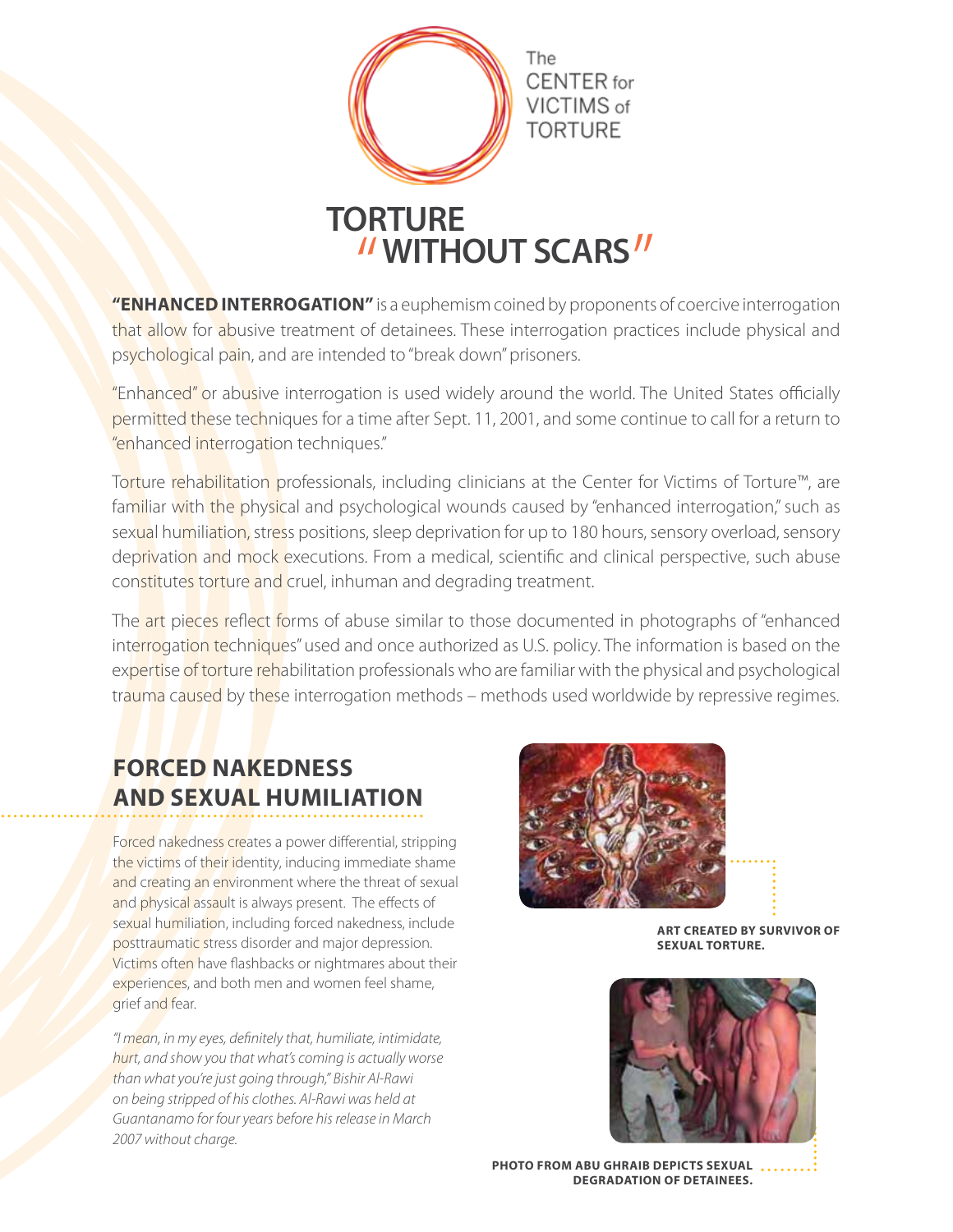## **Forced Stress Positions**

Stress positions are commonly used by repressive regimes. These positions force a prisoner into a painful physical position, such as forced standing, awkward sitting positions or suspending the body for a prolonged period of time. Stress positions can lead to long term or even permanent damage, including nerve, joint and circulatory damage, and muscle and joint pain.

*"All I can remember is the constant pain I was going through. Just pain, because we were sitting in one position, and hands are tied together, and the handcuffs that they put on, they put them on really tight so you'd lose feeling in your hand, and if you tried to move your wrist, they'd start digging into your wrist as well. " Shafiq Rasul, held in Afghanistan and Guantanamo before his transfer to England. British authorities released Rasul without charge within 36 hours of his transfer.*



**Photo from Abu Ghraib**



**Art created by torture survivor.**

### **Sleep Deprivation**

Depriving a detainee of normal sleep for prolonged periods is often done by using stress positions, sensory overload (bright lights or strobe lights, loud noises or music) or other techniques. The effects of sleep deprivation include taking longer to respond to stimuli, attention deficits, decreases in short-term memory, speech impairments, uncontrolled repetition of words or actions, and inflexible thinking. These symptoms may appear after one night of total sleep deprivation or after only a few nights of sleep restriction (5 hours of sleep per night). Sleep deprivation also can result in hypertension and other cardiovascular disease.

 *"Many patients have told me that the fastest way to make someone crazy is to deprive him of sleep; it is far more effective than physical assault," said Andrea Northwood, Ph.D., director of client services at CVT. "Without sleep, all of the normal perceptual, emotional and cognitive processes that make up our experience of 'mind' slip from our grasp within a matter of days."*



**Art by torture survivor. Hearing the torture of others (as depicted in the painting) is a form of psychological torture.** 

**Photo from Abu Ghraib. Awkward positions for prolonged periods deprive prisoners of normal sleep.**

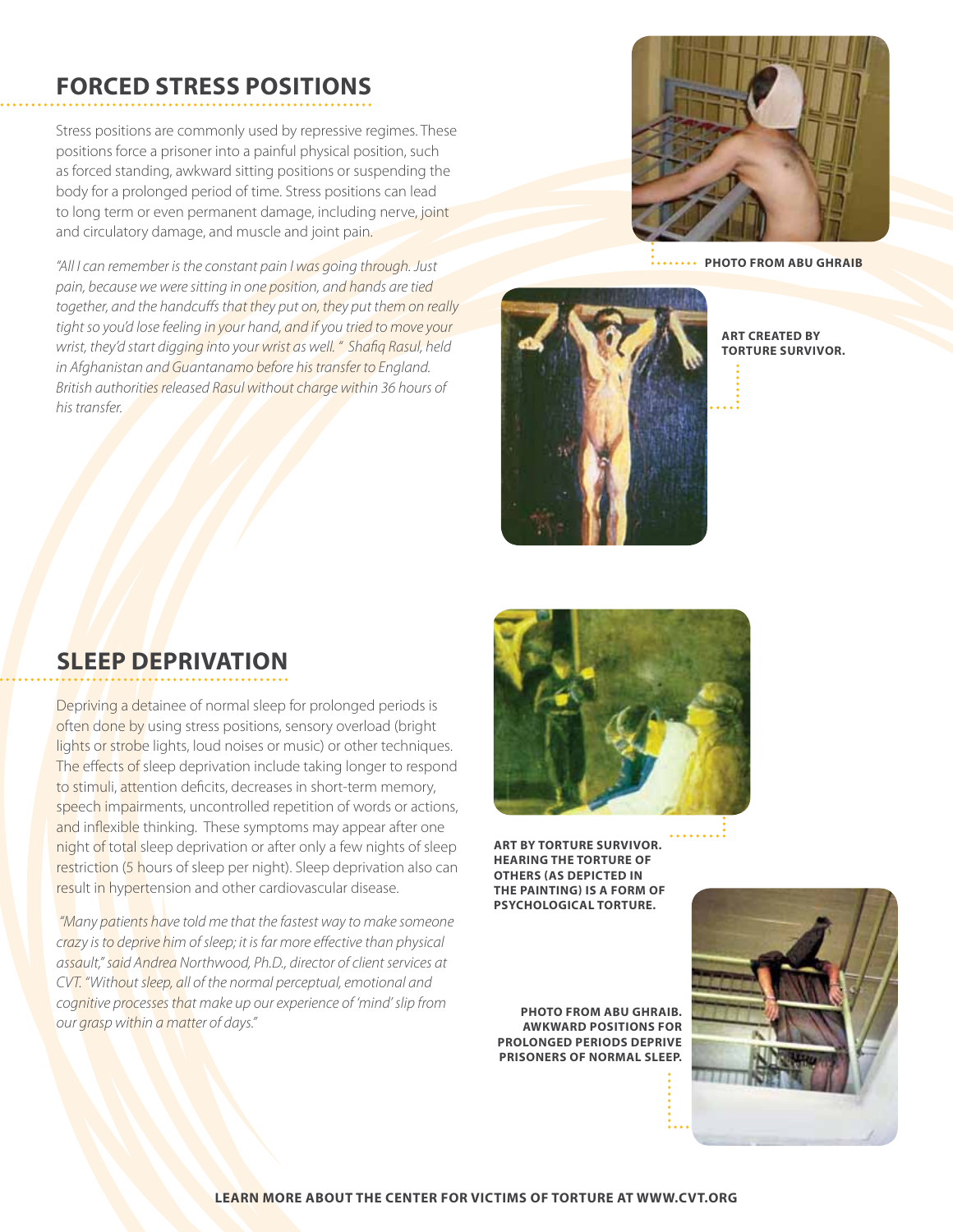

**Art by torture survivor**

## **Sensory Overload**

Bombarding the senses with powerful lights (including bright lights, strobe or flashing lights) and loud noises (music such as heavy metal or rap, screams and constant noise) are used to inflict extreme physical and mental pain. This causes physiological distress, often resulting in withdrawal from reality. Loud music or noise can cause hearing loss or chronic ringing in the ears. Strobe lights can induce stress responses, effecting heart rate and blood pressure. Sensory overload is also used to deprive a prisoner of sleep.

 *"A Muslim patient of mine who was bombarded with loud noises day and night told me that this method drove him to the brink of suicide but that his faith saved him: he kept telling himself, 'Let them take my mind, but I won't take my life,'" said Dr. Northwood.*



**Photo of prisoner forced to stand on box with wires attached to his fingers.** 



**Art by torture survivor depicting a form torture called submarino in Latin America to simulate drowning. "Submarino" and waterboarding are forms of mock execution and are commonly used because they do not leave physical scars.** 

## **Mock Execution (including waterboarding)**

Survivors say mock executions left them feeling they were already dead. Many relive these near-death experiences in their nightmares or flashbacks. When detainees are waterboarded, a form of slow, controlled drowning, they are strapped down and immobilized and water is poured over their face to create the sensation of asphyxiation or drowning. At CVT, survivors tell us they pleaded with their torturers to kill them, preferring real death over the constant threat and intolerable pain caused by mock executions.

*"One patient of mine, who was repeatedly submerged in a vat of water while being interrogated, years later still felt as if he was gasping for air whenever he showered or went out in the rain," said Allen Keller, M.D., Director of the Bellevue/NYU Program for Survivors of Torture*

*"One survivor who was subjected to waterboarding [not by the U.S.] relives the memory of this torture whenever he is cold. He experiences the physical sensations of suffocation and uncontrollable fear, and has been hospitalized for being suicidal. As is the case with most torture survivors, his torture included other methods in addition to the simulated drowning," said Dr. Northwood.*